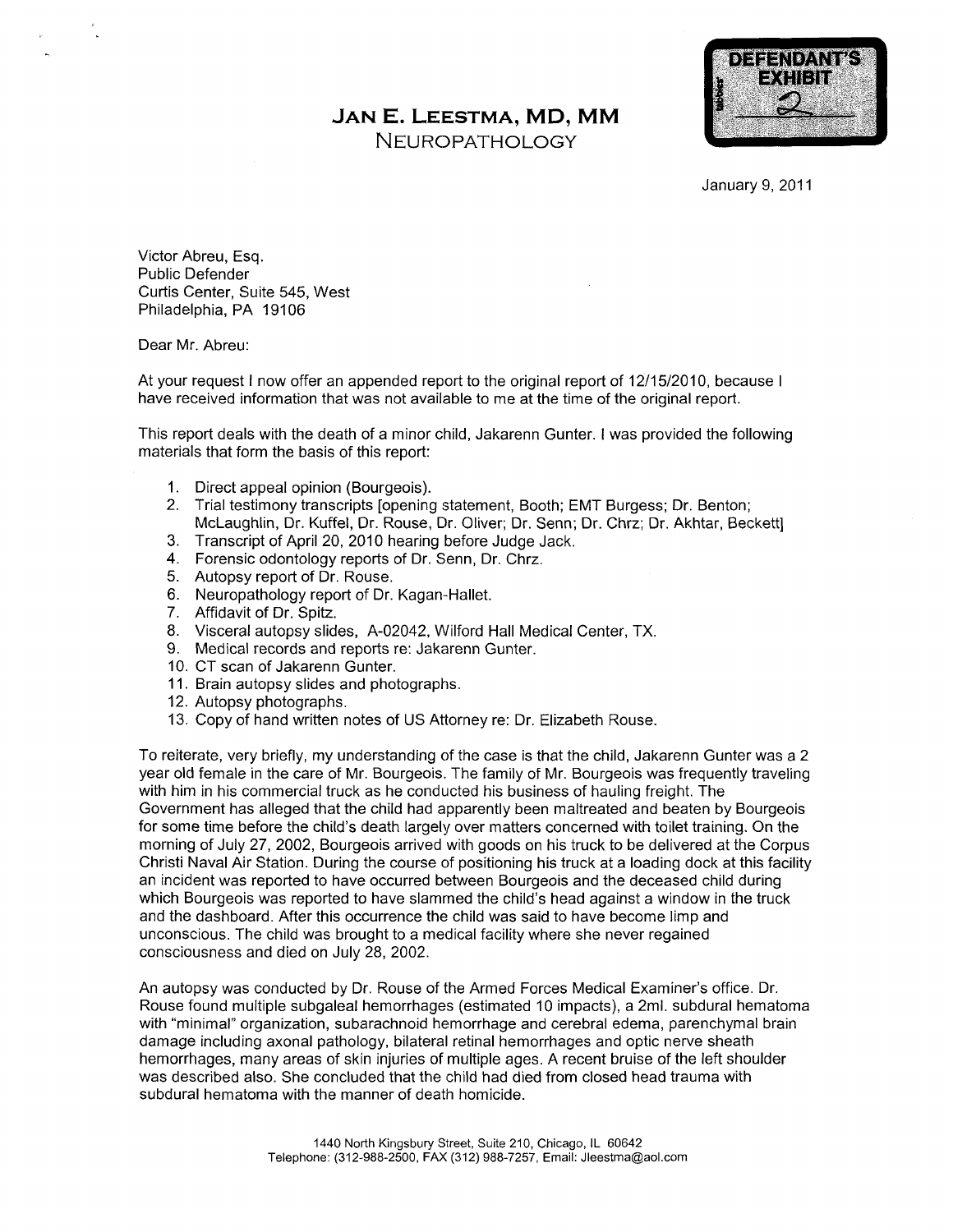A neuropathological examination of the brain was performed by Dr. Kagan-Hallett who reported the brain to be swollen, with a subarachnoid hemorrhage and a subdural hematoma that in its oldest portions was estimated to be a few weeks or approximately 10 days in duration. Dr. Kagan-Hallett also found axonal injury in the white matter with macrophage responses in the tissue. She also reported organizing contusion infarcts in the brain  $7+$  days in duration. The term "organizing" refers to a healing process ongoing in the hematoma that takes time to evolve indicating that the oldest part is <sup>10</sup> days or more old from time of death

From the report of Dr. Kagan-Hallett, it is obvious that the child had a subdural hematoma, though it doesn't appear to be very large, and appears to have an acute component in addition to the component that was healing as discussed above. The older and larger component's age is derived from the microscopic appearance of the subdural hemorrhage and the healing process which occurs over time after the inception of the hematoma. This would clearly indicate that the oldest part of this lesion predated her final hospitalization by many days or longer. It is common to have relatively fresh red blood cells in a chronic subdural hematoma. Such cells could have appeared immediately before the child died or up to 2-3 days previously. Such "recent" bleeding cannot be aged any more precisely It cannot be known when the most recent bleeding into the hematoma occurred within a window of two days or how it occurred. It also cannot be known if this acute component contributed or caused death

My examination of the gross autopsy photographs relevant to the head and brain revealed primarily right sided apparently recent subdural hematoma of the vertex dura from its external appearance. It appears relatively thin with a probable volume of a few ml. Photographs of the reflected scalp reveal subgaleal hemorrhage a few cm diameter above the temporalis muscle approximately over the coronal suture on the right side a few cm from the midline. The hemorrhage is dark red-black in color. The anterior reflected scalp has a number of apparent impact sites with the largest about 1 cm. These do not appear to be full thickness scalp hemorrhages and their age is not determinable from the photographs The posterior scalp in the occipital region behind the right ear shows another subgaleal hemorrhage about 2 cm with indistinct margins and possibly some color changes tending toward brown rather than dark redblack

My examination of the visceral autopsy slides revealed that several sections of the scalp had deep subcutaneous hemorrhages with inflammatory reactions of varying age and degree, ranging from bruises that had preserved red cells (2-3 days or less in age), early inflammatory cell changes (a few days or older), granulation tissue and early scar formation (a week plus), and essentially healed skin lesions (many weeks old). The lungs showed congestion, edema and an "early" pneumonia with pulmonary macrophage activation. The kidneys, adrenals, liver, spleen and gall bladder showed congestion. The pancreas was autolyzed. One section of what was probably the tongue showed old lesions in the process of healing. The heart showed an area of myocardial hemorrhage and necrosis with reactive cells present. I concluded that the child had an early pneumonia which is not uncommon on individuals maintained on a respirator but could have preceded hospitalization The skin lesions clearly represent dermal injuries of multiple ages from within two days of death to many weeks before death. The tongue shows a healing injury. It seems inescapable that this child had been physically assaulted over a considerable period of time before death

On 1/5/2011 I received 6 neuropathology brain slides from the University of Texas (Kagan-Hallett's slides). Examination of these materials revealed a slide of dura and superior sagittal sinus that contained a thin chronic subdural membrane attached to a recent blood clot. The thin membrane was composed of 3-5 layers of fibroblasts and other cells This was not attached to the dura The dura contained many layers of chronic inflammatory cells and fibroblasts attached to the arachnoid granulations. The thickness of these reactive cells were sufficient to place the age of the inception of the bleeding in that location to about <sup>10</sup> days from time of death in keeping with Dr. Kagan-Hallett's estimations in her report. In addition, I found a thrombus in the superior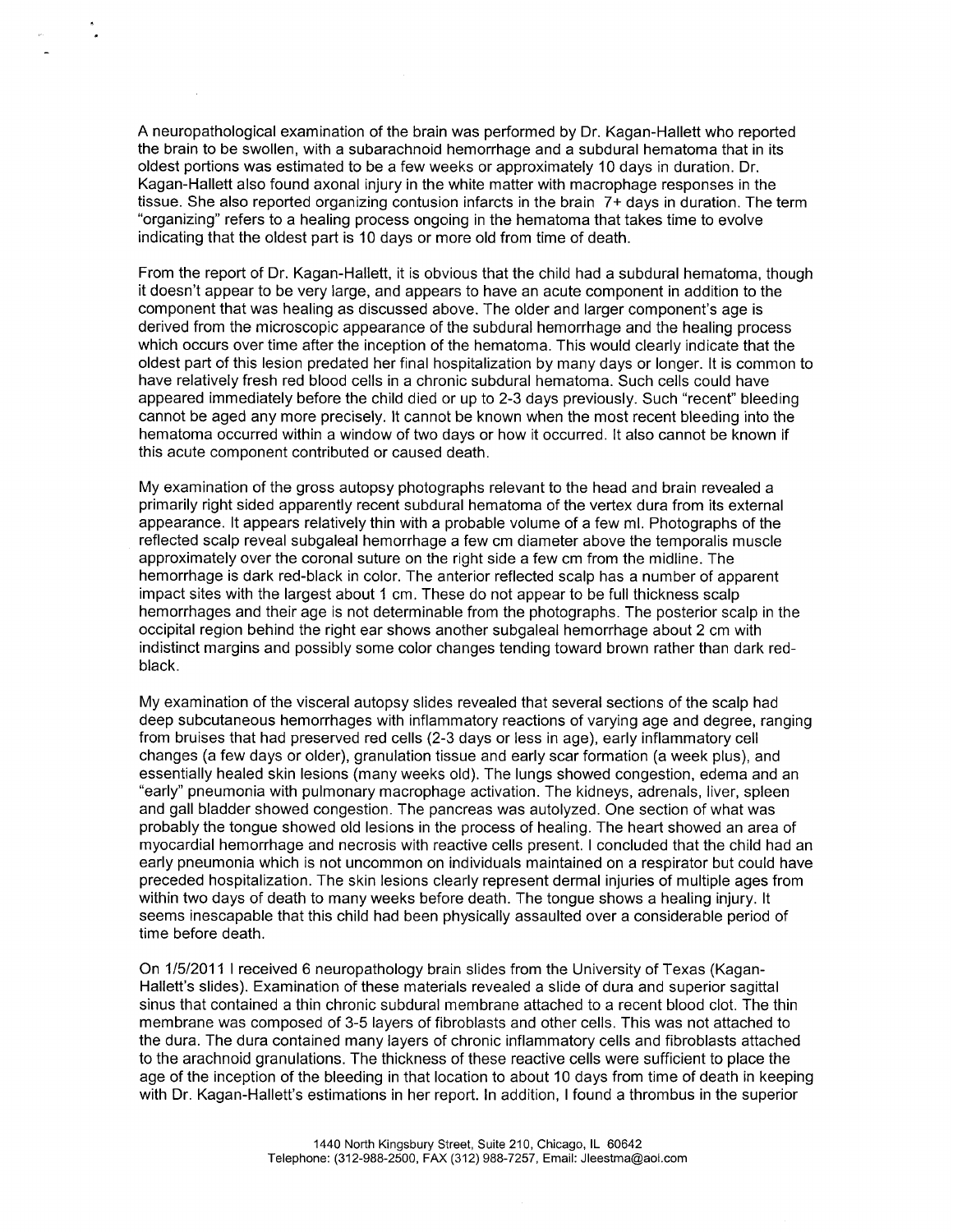sagittal sinus that was not attached to its wall and another thrombus separate from this one lying free. This was clearly a premortem thrombus and showed fibrin, layering and peripheral cellular reactions indicating it was likely attached to the wall of the sinus at one time. The estimation of this process' age is many days, perhaps a week from death

In addition I noted several necrotizing lesions of the surface of the brain that spilled over into the arachnoid and subarachnoid space. These all contained chronic inflammatory cells, some with pigment in them including macrophages and early capillary and vascular reactions to these processes. There was a chronic subarachnoid hemorrhage with recent component including chronic inflammatory cells. In one section this same process appeared to involve the subependymal brain tissue and ependyma. These lesions may represent venous infarctions whose most likely cause was cerebral venous thrombosis. The presence of macrophages, capillary reactions and pigmented macrophages makes these lesions probably about 7 days or more from the time of death

Given the many scalp bruises of various ages it is reasonable to conclude that the child had suffered many impacts to the head over time which could have led to the subdural hematoma. It is not possible to determine if the physical actions ascribed to Mr. Bourgeois on July 27, 2002, caused new bleeding into the subdural hematoma since it is not possible to histologically age acute blood in a bruise more precisely than indicating that the red cells could have arrived in the hematoma anytime within about two days of death. My examination of the CT scans reveals a relatively small recent subdural hematoma along the falx, mostly posteriorly along with some mixed density material that probably represents the older component of the subdural mentioned above

The finding of retinal hemorrhages and optic nerve sheath hemorrhages in this case do not provide any information regarding the mode of injury of this child They only indicate that the child increased intracranial pressure during the course of her hospitalization prior to death The cause of the increased intracranial pressure was in part due to cerebral edema which in turn has several causes (hypoxia-ischemia, prior old brain injury, new concussive head trauma, and other processes). The subarachnoid hemorrhage's cause may be due to reperfusion injuries secondary to resuscitation and disturbed perfusion of the brain in the face of high intracranial pressure and/or venous thrombosis intracranially. The myocardial focal hemorrhage and necrosis could have been due to an intracardiac injection during resuscitation, though I find no record of this having been done

Regarding a critical question, that of when the fatal head injuries to the child were caused, it is clear that she had sustained a number of head impacts allegedly due to having been beaten over period of time. The subdural hematoma's cause is likely physical trauma but it cannot be determined whether this was inflicted or accidental. The role of the subdural hematoma in the death is somewhat problematic because its volume is so small (a few ml.). This volume should have been easily compensated for by reabsorption of cerebrospinal fluid and thus would not cause a fatal collapse by itself. Further, chronic subdural hematomas can bleed on their own without any new trauma after the initial event or can be exacerbated by new incidents of head impact. Nevertheless, it appears that the child's condition deteriorated after the reported incident in the father's truck. It should be pointed out, however, that there is very little information derived from the autopsy that can accurately pin point what physical injury resulted from this alleged incident or that it directly caused the child's death. Much of the pathology in this child is not acute. The scalp injuries are of variable ages in which the hemorrhages show aging of red cells, cellular repair and inflammatory reactions and healing-scarring. The brain lesions range from possibly a few days in age to days to weeks old. The child may have had a coagulopathy which appears to have included a sagittal sinus thrombosis and possibly cortical venous infarctions. These processes could have resulted in the child's death at any time with or without any new episode of trauma